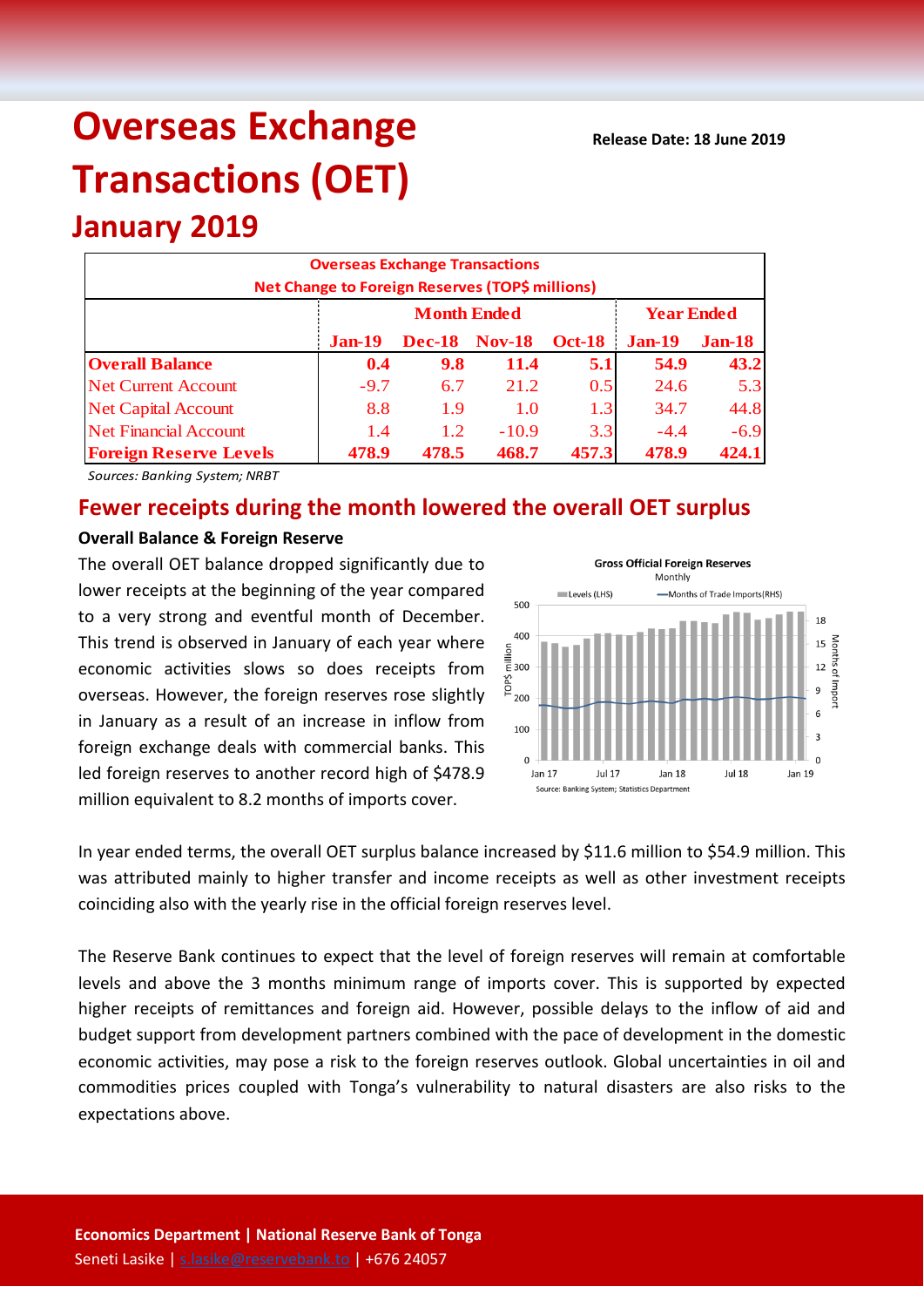#### **Current Account**

| <b>Current Account (TOP\$ millions)</b> |          |                    |                   |               |          |          |  |  |  |
|-----------------------------------------|----------|--------------------|-------------------|---------------|----------|----------|--|--|--|
|                                         |          | <b>Month Ended</b> | <b>Year Ended</b> |               |          |          |  |  |  |
|                                         | $Jan-19$ | <b>Dec-18</b>      | <b>Nov-18</b>     | <b>Oct-18</b> | Jan-19   | Jan-18   |  |  |  |
| <b>Net Current Account</b>              | $-9.7$   | 6.7                | 21.2              | 0.5           | 24.6     | 5.3      |  |  |  |
| Merchandise Trade                       | $-32.3$  | $-31.8$            | $-33.6$           | $-40.1$       | $-412.6$ | $-375.4$ |  |  |  |
| <b>Services</b>                         | 1.1      | 3.5                | 4.2               | 5.2           | 23.8     | 35.7     |  |  |  |
| Income                                  | 1.5      | 1.6                | 1.2               | 1.5           | 7.1      | $-17.3$  |  |  |  |
| <b>Transfers</b>                        | 20.0     | 33.5               | 49.4              | 33.8          | 406.3    | 362.3    |  |  |  |

*Sources: Banking System; NRBT*

Receipts in the current account declined more in comparison to the fall in payments which led to a deficit in the net current account for the month of January 2019. The merchandise trade deficit widened and lower surpluses were recorded in the services, income and transfers accounts. The total current account receipts declined by 27.1% as receipts in all categories fell from the high level of receipts recorded last month. Export receipts declined by \$1.7 million attributed to lower receipts from agriculture, marine and other exports. Lower services receipts were due to a fall in travel receipts, government services and other private services such as construction and telecommunication services. These outweighed a rise in transport-related services and insurance funds received. Official and private transfers declined by \$5.1 million and \$7.4 million respectively. Official receipts declined mainly due to lower government receipts for the purposes of budget support and donor-funded projects from development partners. Lower private transfers was a result of lower remittances over the month.

As for the payments side, import payments (except oil imports) and compensation of employees fell the most and pushed the total current account payments lower by \$0.5 million. However, payments for services, official and private transfers rose over the month. These were due to an increase in payments of travel allowance and transfers by individuals to their own respective accounts overseas, which coincided with the increase in total international air departures by 10.6%.

Over the year to January 2019, the current account balance rose by \$11.6 million to \$54.9 million driven by the transfers and income account. Official transfers rose by \$51.7 million particularly for government projects, aid, and budget support funds. Private transfer receipts contributed to the yearly surplus and rose by \$11.8 million due to higher remittances for family support from abroad. Additionally, receipts for compensation of employees also increased by \$5.2 million which comprises wages paid under the Recognized Seasonal Employee and other jobs. These increases outweighed the widening merchandise trade deficit as it continued to record a rise of \$37.2 million. The higher payments were for imported oil, wholesale & retail goods, government imports, and vehicles. This coincided also with an increase of 1,253 container registrations indicating a busy trade sector. Meanwhile, the lower receipts corresponds to a decline in proceeds from all export categories except agriculture.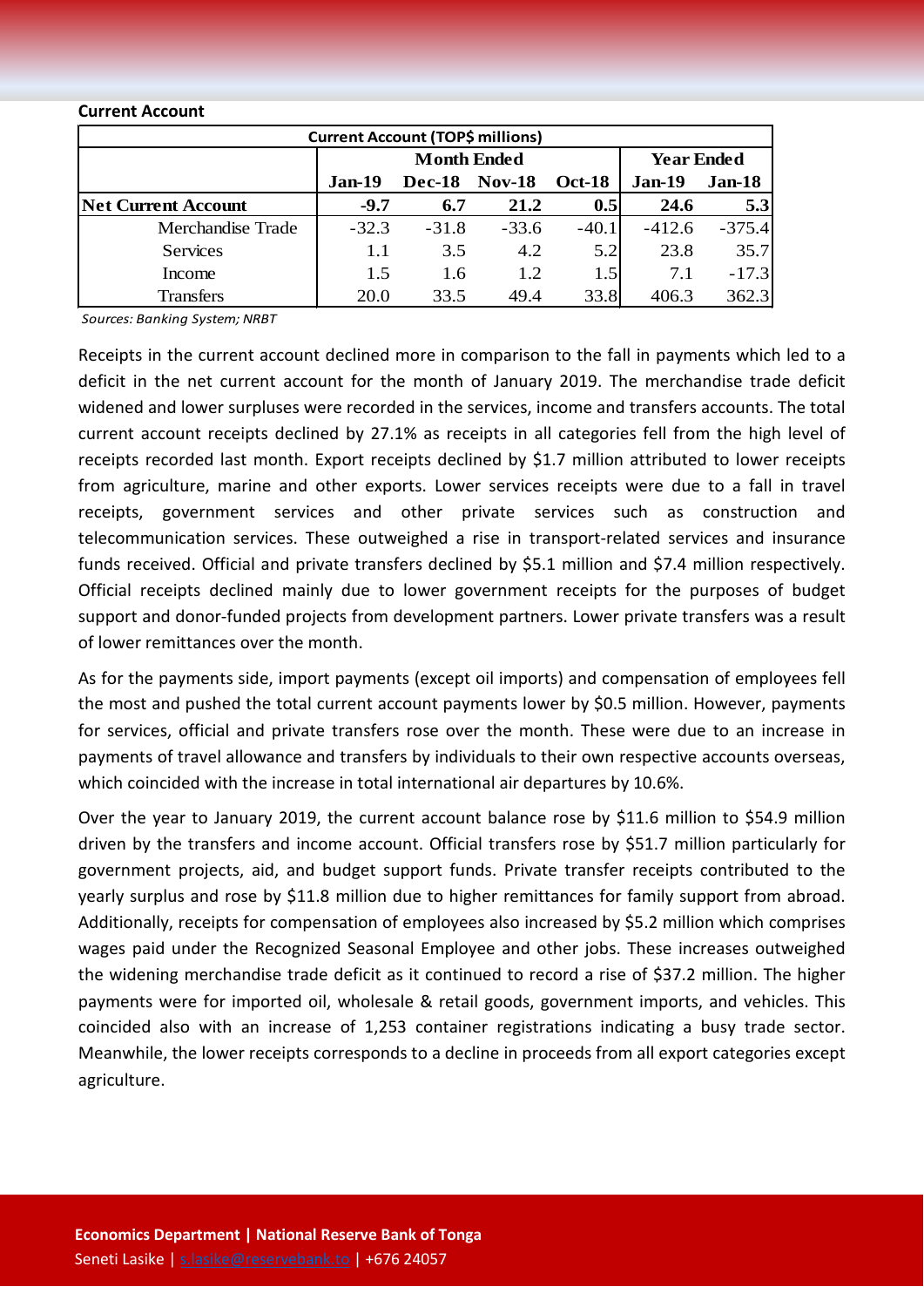#### **Capital Account**

| Capital Account (TOP\$ millions) |          |                      |                   |                  |        |        |  |  |  |
|----------------------------------|----------|----------------------|-------------------|------------------|--------|--------|--|--|--|
|                                  |          | <b>Month Ended</b>   | <b>Year Ended</b> |                  |        |        |  |  |  |
|                                  | $Jan-19$ | <b>Dec-18 Nov-18</b> |                   | <b>Oct-18</b>    | Jan-19 | Jan-18 |  |  |  |
| Net Capital Account              | 8.8      | 1.9                  | 1.0               | 1.3 <sub>l</sub> | 34.7   | 44.8   |  |  |  |
| Official                         | 0.3      | 12                   | (0.0)             | 0.8              | 15.2   | 15.9   |  |  |  |
| Private                          | 8.5      | 0.7                  | 1.0               | $0.5^{\circ}$    | 194    | 28.9   |  |  |  |

*Sources: Banking System; NRBT*

The surplus in the capital account increased significantly to a balance of \$8.8 million in January mainly driven by a \$7.5 increase in private capital receipts. These receipts were mainly for private business capital investments and project funds for the agricultural sector which will also contribute to growth in the construction sector. However, official capital receipts declined by \$0.9 million in January which are lower official grants for investment projects and capital expenditures. Meanwhile, the capital account payments recorded no transactions over the month.

Annually, the capital account surplus lowered by \$10.1 million to a total of \$34.7 million due to lower receipts from both private and official capital receipts. Private receipts and grants for investment projects and capital expenditures declined by \$11.4 million driving the yearly fall. The official capital transfer receipts also recorded a slight decline of \$1.0 million. Despite on-going project works funded by multi-national donors, the decline over the year could reflect a delay in the implementation of the projects and other budget support receipts.

| Financial Account (TOP\$ millions) |               |                      |                   |               |               |                  |  |  |  |
|------------------------------------|---------------|----------------------|-------------------|---------------|---------------|------------------|--|--|--|
|                                    |               | <b>Month Ended</b>   | <b>Year Ended</b> |               |               |                  |  |  |  |
|                                    | <b>Jan-19</b> | <b>Dec-18 Nov-18</b> |                   | <b>Oct-18</b> | <b>Jan-19</b> | $Jan-18$         |  |  |  |
| Net Financial Account              | 1.4           | 1.2                  | $-10.9$           | 3.3           | $-4.4$        | $-6.9$           |  |  |  |
| Direct Investment                  | 0.1           | 0.0                  | $-0.1$            | $-0.3$        | $-0.5$        | $-17.9$          |  |  |  |
| Portfolio Investment               | 0.0           | 0.0                  | 0.0               | 0.0           | 0.1           | 0.0 <sub>l</sub> |  |  |  |
| Other Investment                   | 1.3           | 12                   | $-10.8$           | 3.6           | $-4.0$        | 11.0             |  |  |  |

#### **Financial Account**

*Note: The Net Financial Account figures incorporate also the net reconcilliation items which is not reflected in the table below Sources: Banking System;NRBT*

The financial account balance surplus continued into January 2019 slightly increasing by \$0.2 million. This stemmed largely from other investments particularly interbank receipts for foreign exchange deals. Lower financial account payments over the month also contributed to the monthly surplus. Over the year, the financial account still recorded a deficit though much improved from last year. This was driven mainly by less dividend payments compared to the previous year.